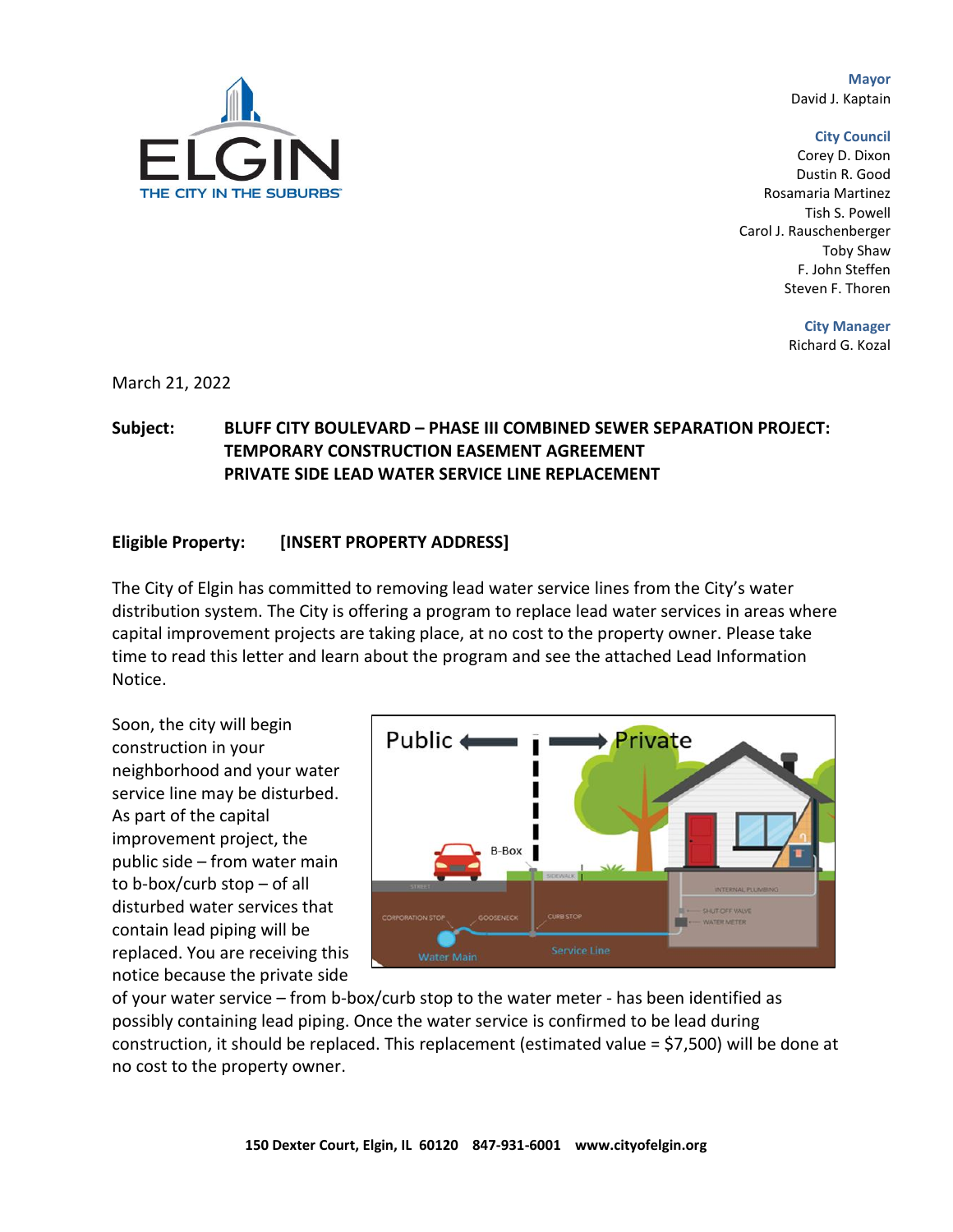In order for the City and their Contractor to enter your property to replace the private portion of your service, you will need to grant permission by executing a Temporary Construction Easement (TCE) Agreement. Attached you will find a draft of the TCE Agreement for review only. The TCE Agreement must be filled out and electronically and signed online at the link below. The TCE agreement will only be provided in English. If a translation is necessary, please contact 311 for assistance.

### **Cityofelgin.org/TCE**

# **Please execute the TCE Agreement at the link above, whether you choose to have your private line replaced or not, no later than April 6, 2022.**

This program is not mandatory; however, we strongly encourage you to take this opportunity to have your lead water service replaced for free. This is a onetime offer as this opportunity may not be available in the future. If you have questions or are unable to access the TCE Agreement online, please contact 311 for assistance.

Additionally, prior to construction the city will be delivering a point of use water filtration device to each home that has been identified to have a lead water service that will be impacted with this project. Further direction will be provided with the filter at that time.

Sincerely,

CITY OF ELGIN

Gril care

Eric Weiss, P.E. Water Director

Cc: Elgin 311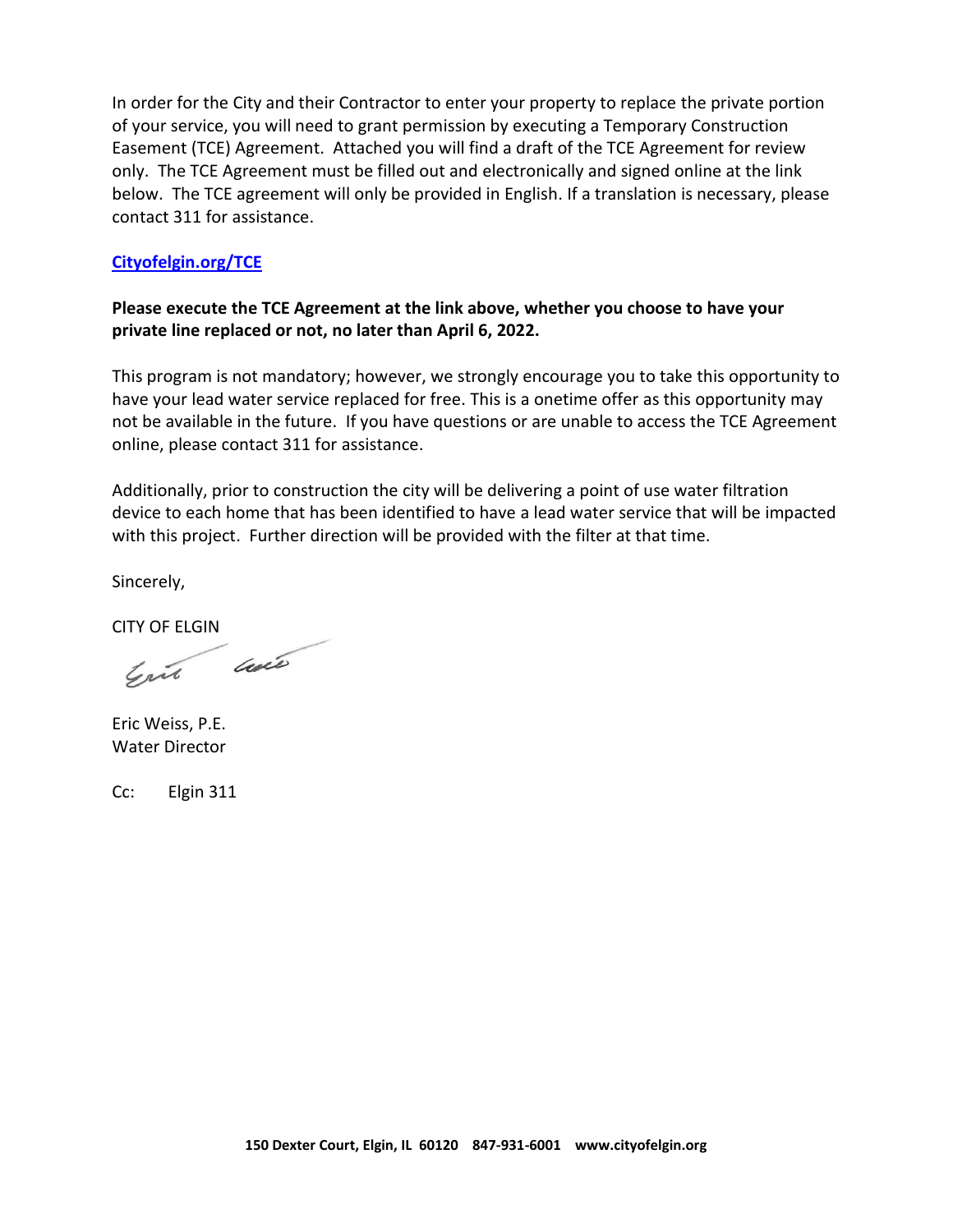## **Important Information About Your Drinking Water -** *Lead Information Notice*

The following notice is for informational purposes only. The City of Elgin will soon begin a water main and water service construction project that may affect the lead content of your potable water supply. While it is not known for certain whether this construction project will adversely affect the lead plumbing (if present) in and outside your home, the information below describes the project and some preventative measures you can take to help reduce the potential or amount of lead in your drinking water.

Lead, a metal found in natural deposits, is harmful to human health, especially in young children. The most common exposure to lead is swallowing or breathing in lead paint chips and dust. However, lead in drinking water can also be a source of lead exposure. In the past, lead was used in some water service lines and household plumbing materials.

The City of Elgin does not have any lead in its source water or water mains in the street. Lead in water usually occurs through the corrosion of plumbing products containing lead; however, disruption (construction or maintenance) of lead service lines may also temporarily increase lead levels in the water supply. This disruption may sometimes be caused by water main maintenance and/or replacement. As of June 19, 1986, new or replaced water service lines and new household plumbing materials can not contain more than 8% of lead. Lead content was further reduced on January 4, 2014. Plumbing materials must now be certified as "lead-free" to be used (weighted average of wetted surface cannot be more than 0.25% lead). More information about lead and filters can be found at [www.epa.gov/lead.](http://www.epa.gov/lead)

To learn more about this project and lead service line replacement, visit cityofelgin.org/leadservicepipeinfo or contact Elgin 311 at 311 (or 847-931-6001 if outside of Elgin) o[r elgin311@cityofelgin.org.](mailto:elgin311@cityofelgin.org)

### **What you can do to reduce lead exposure in drinking water during this construction project:**

- 1. **Look for alternative sources or treatment of water.** The city will provide filters to properties where lead water services are expected to be disturbed. You may want to consider purchasing bottled water or utilizing the water filters provided by the city. These filters are certified to remove "total lead." Be sure to replace all filters at the prescribed intervals with new filters that are also certified.
- 2. **Run your water to flush out lead.** If the plumbing in your home is accessible; you may be able to inspect your own plumbing to determine whether you have a lead service line. Otherwise, you will most likely have to hire a plumber.
	- If you do not have a lead service line, running the water for 1-2 minutes at the kitchen tap should clear the lead from your household plumbing to the kitchen tap. Once you have done this, fill a container with water and store it in the refrigerator for drinking, cooking, and preparing baby formula throughout the day.
	- If you do have a lead service line, flushing times can vary based on the length of your lead service line and the plumbing configuration in your home. The length of lead service lines varies considerably. Flushing for at least 5 minutes is recommended.
- 3. **Use cold water for drinking, cooking, and preparing baby formula.** Lead dissolves more easily in hot water, therefore it is not safe to use hot water for cooking, drinking, or preparing baby formula.
- 4. **Clean and remove any debris from faucet aerators on a regular basis.**
- 5. **Do not boil water to remove lead. Boiling water will not reduce lead.**
- 6. **Purchase lead-free faucets and plumbing components.**
- 7. **Replacement of the entire lead service line.**
- 8. **Test your water for lead.** The City can assist residents by providing a list of certified testing labs by visiting [cityofelgin.org/leadservicepipeinfo](http://cityofelgin.org/leadservicepipeinfo) or call 311 (or 847-931-6001 if outside of Elgin) or email [elgin311@cityofelgin.org](mailto:elgin311@cityofelgin.org) . Please note that the City of Elgin is not affiliated with the laboratories and they will charge you a fee. **If test results indicate lead level above 15 ug/L, bottled water should be used by pregnant women, breast-feeding women, young children, and formula-fed infants.**

### **Project:** Bluff City Combined Sewer Separation Phase III **Owner:** City of Elgin

#### **Project Start Date:** June 2022 **Expected Completion Date:** May 2023

**Project Location and Description:** The work will consist of the installation of storm sewer and replacement of water mains in the area of Hastings (Illinois to Jay), Jay (Illinois to Cookane), May (Illinois to Cookane), Lavoie (Hastings to Bent) and the rear alleys along Illinois and Cookane between Jay and Bent. Disturbed lead water services will be offered to be replaced from the water main to the meter.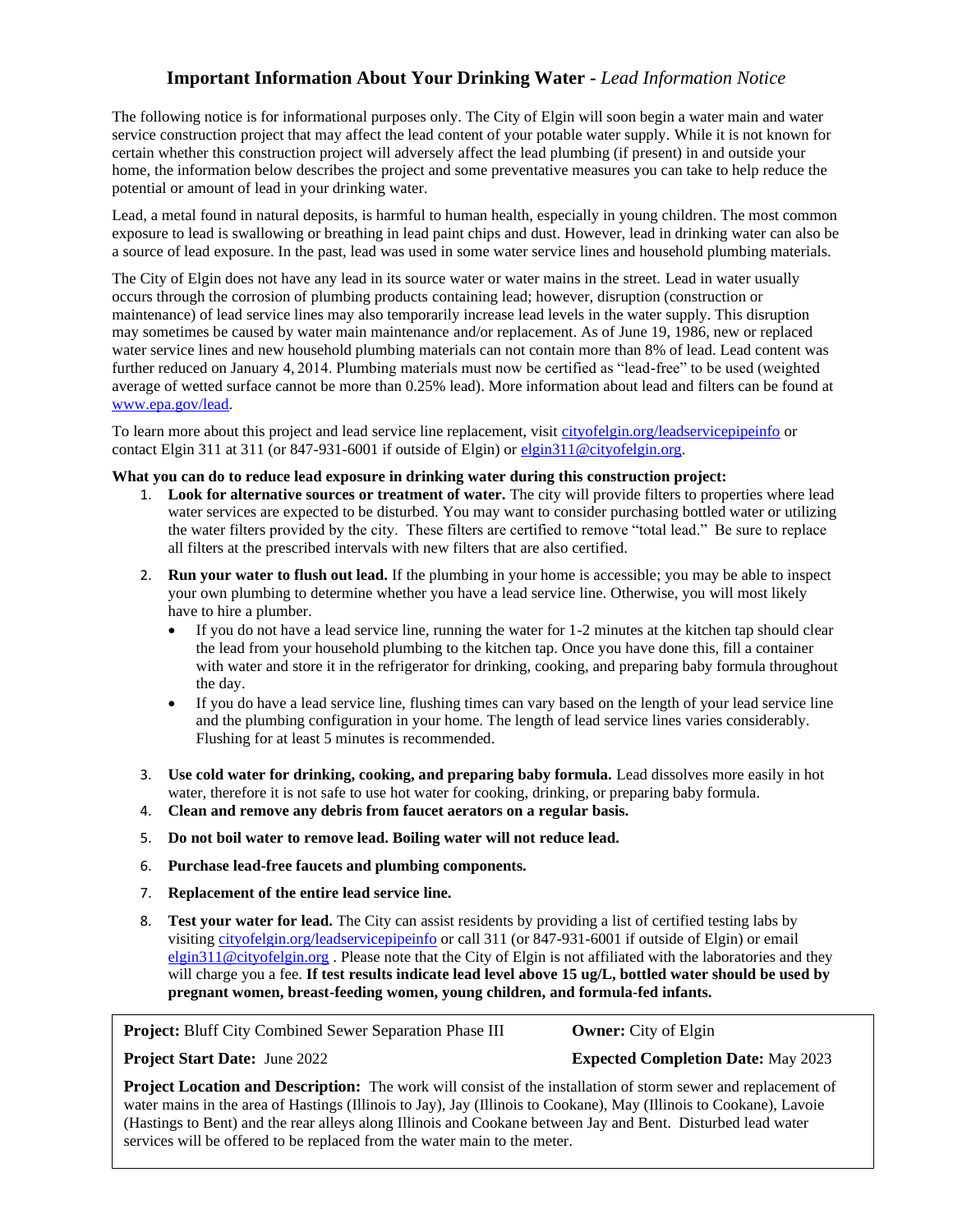## CITY OF ELGIN LEAD SERVICE LINE REPLACEMENT PROJECT – RELEASE, HOLD HARMLESS, AND TEMPORARY CONSTRUCTION EASEMENT AGREEMENT

THIS RELEASE, HOLD HARMLESS, AND TEMPORARY CONSTRUCTION EASEMENT AGREEMENT (hereinafter referred to as the "Agreement") made and entered into this day of , by and between the City of Elgin, an Illinois municipal corporation (hereinafter referred to as the "City"), and (hereinafter referred to as the "Owner").

## WITNESSETH

WHEREAS, the State of Illinois adopted the Lead Service Line Replacement and Notification Act in 2021, and the city is now offering a program as the City of Elgin – Lead Service Line Replacement program (hereinafter referred to as the "Project"), under which the City would provide for the replacement of the private portion of lead water service pipes at certain properties within the City, the private portion of a water service pipe being that portion of the water service pipe connecting a metered property to the City shutoff valve; and

WHEREAS, the Owner is the owner of certain real property commonly known as «propertyaddress», Elgin, Illinois, and having Parcel Index Number (FILLED AUTOMATICALLY) (hereinafter referred to as the "Subject Property"); and

WHEREAS, the Owner owns and is responsible for the private portion of the water service pipe connecting the City shutoff valve to the Subject Property (hereinafter referred to as the "Owner's Service Pipe"); and

WHEREAS, it has been determined that the Owner's Service Pipe consists of lead; and

WHEREAS, the Owner voluntarily desires to participate in the City's Project and to have the Owner's Service Pipe replaced with a service pipe consisting of a material other than lead; and

WHEREAS, the City has agreed to provide for the replacement of the Owner's Service Pipe under the Project pursuant to the terms and conditions of this Agreement (the replacement of the Owner's Service Pipe is hereinafter referred to as the "Work"); and

WHEREAS, the City of Elgin is a home rule unit of local government which may exercise any power and perform any function pertaining to its government and affairs; and

WHEREAS, providing for the replacement of the Owner's Service Pipe as described herein will promote the public welfare of the community and pertains to the government and affairs of the City.

NOW, THEREFORE, for and in consideration of the mutual promises and undertakings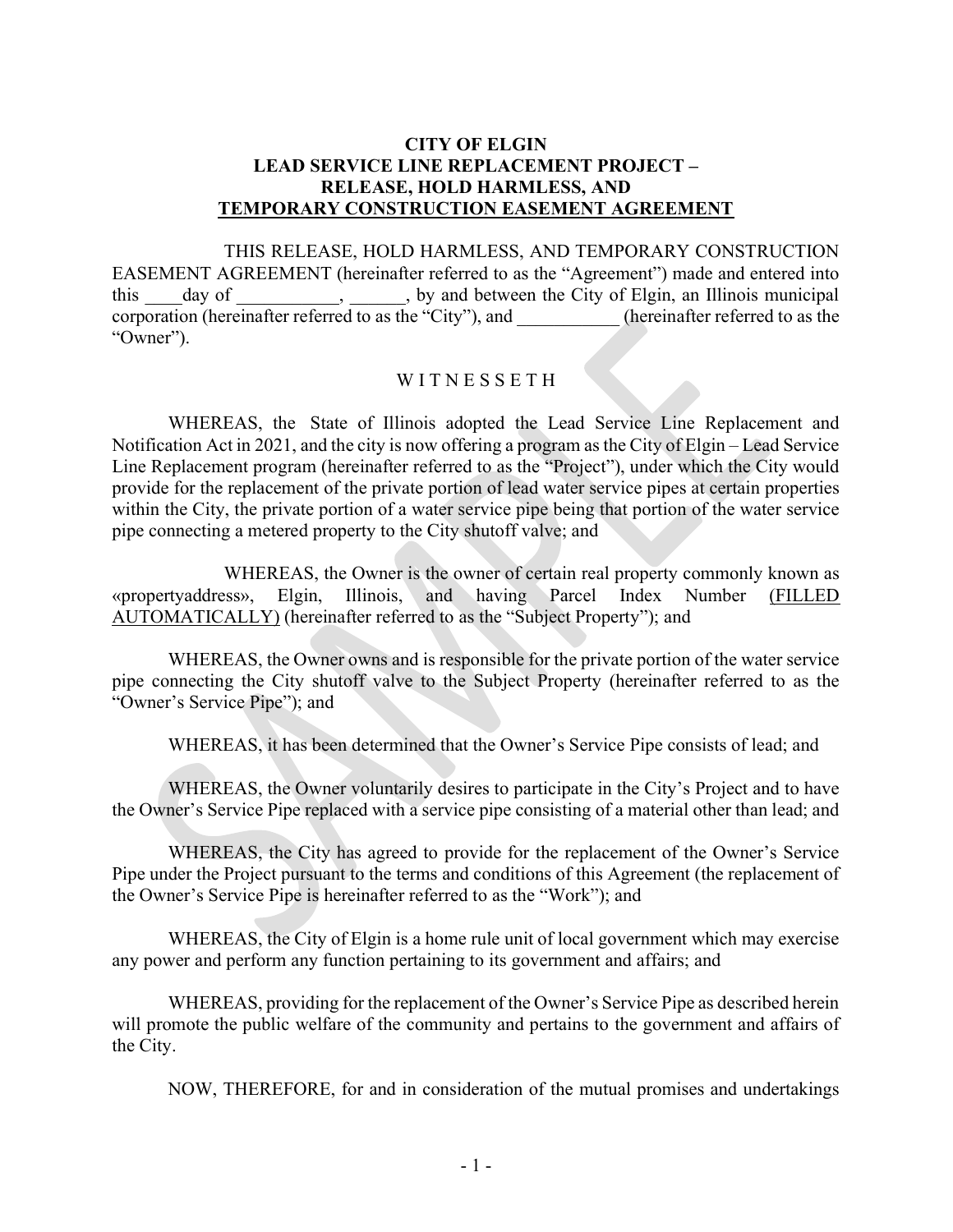contained herein, and other good and valuable consideration, the receipt and sufficiency of which is hereby mutually acknowledged, the parties hereto agree as follows:

1. The foregoing recitals are incorporated into this Agreement in their entirety.

2. That the Owner does, as Owner's free and voluntary act, hereby grant to the City a temporary construction easement allowing access over, within, under, along, across, and through the Subject Property for the purpose of replacing the existing Owner's Service Pipe with a new water service pipe (hereinafter referred to as the "Temporary Construction Easement"), together with the right of reasonable ingress and egress to and from the Subject Property with such personnel and equipment as may be deemed reasonably necessary in connection with the exercise of the rights granted herein, in the City's sole discretion.

3. The Temporary Construction Easement hereby granted shall begin upon the date of the commencement of construction activities on the Subject Property, and shall terminate either two (2) years from the date of the commencement of construction activities or when the Work on the Subject Property is determined by the City to be complete, whichever is sooner.

4. The City shall have sole discretion and control over the means, methods, materials, and techniques with respect to the performance of the Work.

5. That following the performance of the Work and the exercise by the City of any easement rights granted herein, the City shall repair and restore the Subject Property as provided in this paragraph 5, and shall leave the Subject Property and surrounding premises free from debris. The City's repair and restoration of the Subject Property shall be strictly limited to the following items, as determined by the City in its sole discretion: structural repairs to the building foundation or slab pertaining to the installation of the water service; the replacement of any driveway or sidewalk removed or damaged during construction; the installation only of topsoil, grass seed and erosion control blanket on disturbed areas; and the reinstallation of existing fence material. The Owner shall be responsible for all other internal and external private property repairs necessitated by or pertaining to the City's performance of the Work, including without limitation any nonstructural or cosmetic repairs to the interior or exterior of the Subject Property or the structure thereon, as well as the replacement of any landscaping, including without limitation any trees, bushes, or shrubs.

6. The Owner understands and agrees that upon completion of the Work the Owner shall own the new water service pipe(s) installed on the Subject Property, and shall have sole and exclusive responsibility for any maintenance, upkeep, repair, or replacement that may be necessary with respect to said water service pipe following the termination of this Agreement, and that following the completion of the Work the City shall have no obligations whatsoever with respect to the same.

7. Disclaimer of Any Warranties. Except as expressly provided for and warranted herein, all materials and workmanship provided under this Agreement are provided on an "as is" basis, and the City expressly disclaims any other representations or warranties, whether express, implied, or statutory, including, without limitation, any warranty as to the value, design, condition,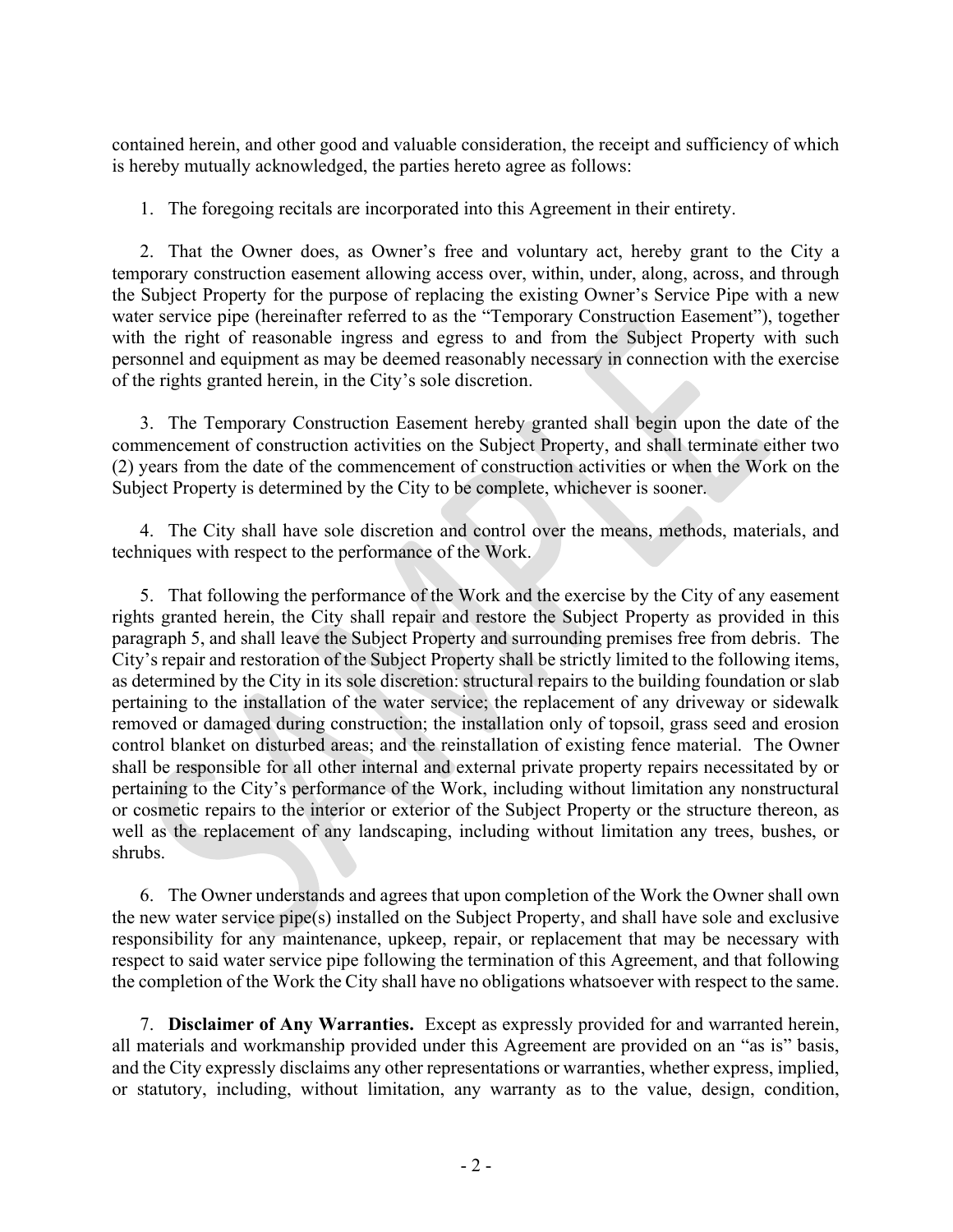merchantability or fitness for a particular purpose. The City has made NO WARRANTY OR REPRESENTATION, EITHER EXPRESS OR IMPLIED, AS TO THE FITNESS, DESIGN, OR CONDITION, OR THE MERCHANTABILITY OF THE WATER SERVICE PIPE REPLACEMENT WORK OR ITS FITNESS FOR ANY PARTICULAR PURPOSE, OR THE QUALITY OR CAPACITY OF THE MATERIALS OR WORKMANSHIP IN THE WATER SERVICE PIPE REPLACEMENT WORK.

8. Release, Hold Harmless, and Limitation of Damages. Anything to the contrary in this Agreement notwithstanding, the Owner shall to the fullest extent permitted by law release and hold harmless the City, its officials, employees, agents and all other related organizations and persons from all loss, cost, claims damages, expenses of whatever kind (including, without limitation, reasonable attorney's fees and disbursements of the City's counsel, whether in-house staff, retained firms, or otherwise), arising out of any liability, or claim of liability, for any injury or damage to persons or property claimed to have been sustained by anyone whomsoever by reason of the Work to be performed on the Subject Property, or for any claim of defective work, or other damage, injury, and/or loss on account of any act or omission in the performance of the Work, or otherwise arising out of or in connection with this Agreement. In no event shall the City be liable for monetary damages to the Owner for any reason, including, but not limited to, compensatory, consequential, incidental, indirect, special, or punitive damages, or attorneys' fees, regardless of the nature of the claim, including, without limitation, costs of delay, failure of delivery, interruption of service, or liabilities to third parties arising from any source, even if the City has been advised of the possibility of such damages. The release, hold harmless, and limitation upon damages and claims is intended to apply without regard to whether any other provision of this Agreement have been breached or have proven ineffective. The provisions of this paragraph shall survive any termination and/or expiration of this Agreement.

9. Any other provisions of this Agreement notwithstanding, the Owner agrees and acknowledges and agrees that the City is not, nor shall it be considered to be, the Owner's contractor or agent for any purposes, including but not limited to with respect to providing for the performance of the Work provided for herein.

10. Owner shall have and retain all rights to use and occupy the Subject Property except as otherwise herein expressly granted; provided, however, that Owner's use and occupation of the Subject Property may not interfere with City's use of the Subject Property for the purposes herein described.

11. This Agreement shall constitute a covenant, which runs with the land, and shall be binding upon the legal representatives, successors, and assigns of Owner.

12. That the City agrees to indemnify and hold harmless the Owner from any and all liens placed against the Subject Property arising from said construction activities.

13. That no amendment, revision or modification hereof shall be effective unless it is in writing and signed by all parties hereto.

14. That this Agreement constitutes the entire agreement between the parties and is intended